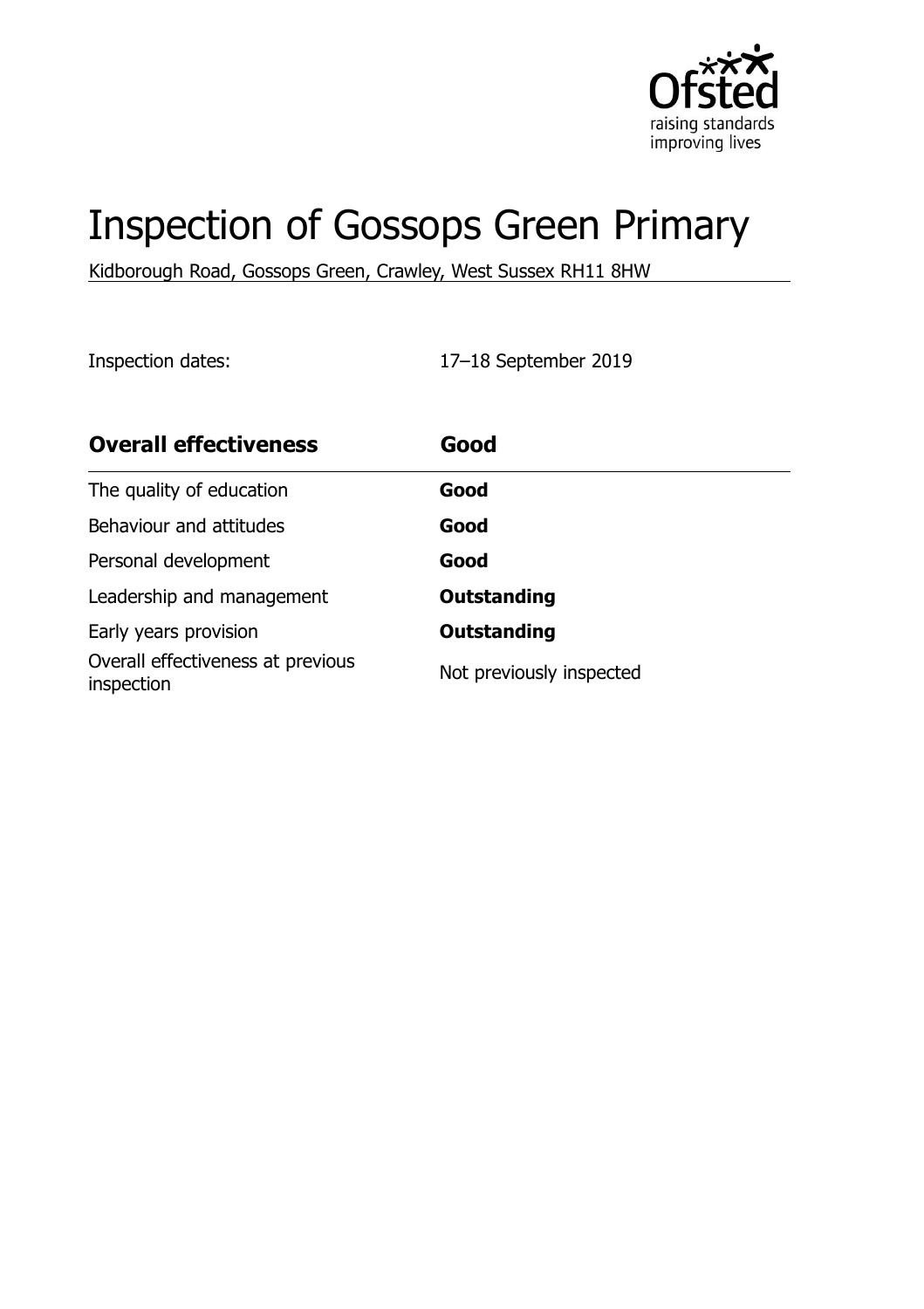

# **What is it like to attend this school?**

The principal and other leaders have transformed Gossops Green Primary School. Leaders have very high ambition for pupils. School leaders make excellent working relationships with parents and the local community. Parents are overwhelmingly positive about the school and what it provides for their children. This is especially the case in early years foundation stage.

This school has a family atmosphere. Staff know their pupils well and look after them carefully. Pupils say that they are safe at school and their parents agree.

Pupils are happy to learn. They thrive in lessons because teachers plan the curriculum carefully and spark pupils' interest. They support pupils with special educational needs and/or disabilities (SEND) particularly well. All staff work hard to provide pupils with exactly the right amount of support and challenge. Consequently, pupils' achievement is rising.

The vast majority of pupils behave well and are polite. Leaders provide specialised help to make sure that pupils are supported well with their behaviour, if necessary.

Leaders make sure that pupils treat each other with kindness and respect. Pupils say that bullying is very rare.

This is a school that welcomes every child wholeheartedly.

#### **What does the school do well and what does it need to do better?**

Trustees and governors have ensured that leaders improved the education on offer to pupils rapidly and securely. Consequently, pupils achieve well across the school. Leaders have shared successfully their vision for a first-rate curriculum.

While appropriate curriculum plans for each subject exist, work is underway to improve them to include much more information. Teachers are using these new plans successfully to deepen pupils' knowledge and skills. Teachers find out what pupils know already and plan activities which carefully build up their knowledge further. For example, teachers ensure that pupils in Year 4 talk about Rome and the country of Italy before starting a history topic about Romans. Staff widen pupils' experiences by taking them on visits and inviting experts in to the school. Teachers make learning exciting which helps pupils remember what they have been taught.

Leaders provide staff with excellent training sharply focused to improve pupils' knowledge and skills. Staff have honed their teaching skills with much enthusiasm. The principal has reduced teachers' workload significantly. Staff enjoy working at the school and feel energised.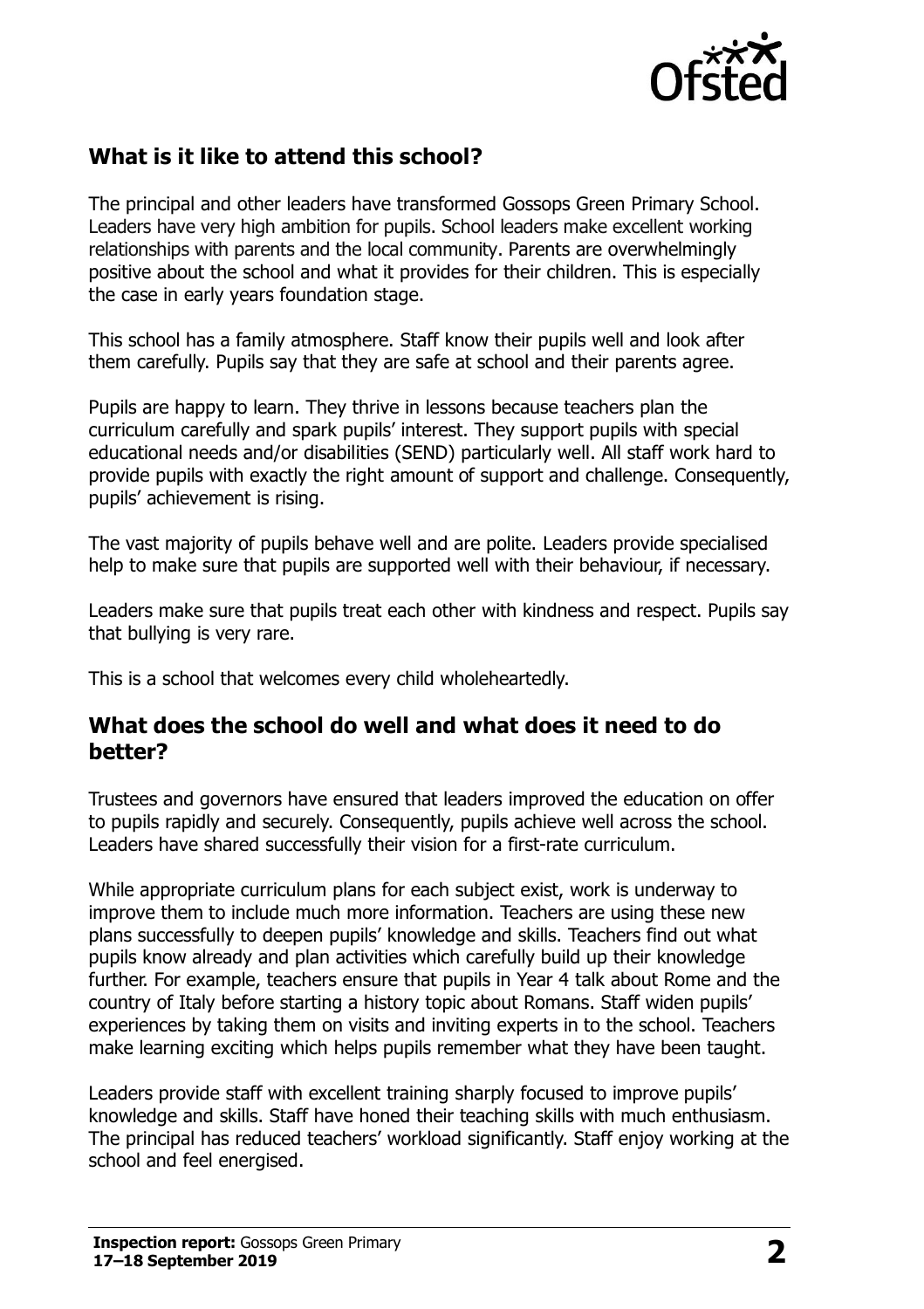

Leaders make sure that the teaching of reading is at the heart of the school's work. Pupils are eager to read. Teachers are experts in the teaching of early reading. Staff help pupils to match letters to sounds very effectively. Pupils move on quickly to read sentences and paragraphs with fluency and understanding. They choose books to read at school and home that match their reading levels. Staff support pupils that fall behind so that they catch up quickly.

Staff adapt the curriculum well to support pupils of all abilities. Teachers and teaching assistants find out what help is needed for pupils with SEND. They give extra support so that any difficulty with learning is reduced for pupils who may be struggling.

Early years education is a particular strength in this school. Adults already know children very well despite it being early in the term. Children settle in remarkably quickly and get off to a flying start. Teachers and other adults ensure that the environment and learning activities promote intense interest across a wide range of subjects. During the inspection children were buzzing with excitement and totally engrossed in their learning. Teachers watch children carefully and ask questions to make them think deeply. Children make decisions for themselves and carry out tasks independently right from the start. Because staff are highly skilled, they prepare children very well for transition into Year 1. Parents are glowing in their praise for Reception Year and say that their children flourish in the setting.

Pupils' attendance is improving. While leaders have worked hard to ensure that most pupils attend school regularly, there are still a small number of pupils who miss too many days at school.

Pupils enjoy their time at school. Pupils develop a sense of responsibility and cooperation. The school is calm and purposeful. Pupils behave well in lessons and around the school.

The curriculum develops pupils' empathy well so they understand how to live in a harmonious community. For example, when key stage 2 pupils learned about slaves, pupils expressed their view that slavery is wrong. Staff use assemblies to give key messages, such as the importance of working in a team.

Pupils' interests and skills are developed well though opportunities to attend various extra-curricular activities, such as music and sports.

#### **Safeguarding**

The arrangements for safeguarding are effective.

Safeguarding pupils is taken very seriously by staff at the school. Leaders make sure that staff are well trained so that they are vigilant at identifying pupils at risk of being harmed. They have strong reporting and recording systems of safeguarding matters. Leaders' work with other agencies and parents is exemplary.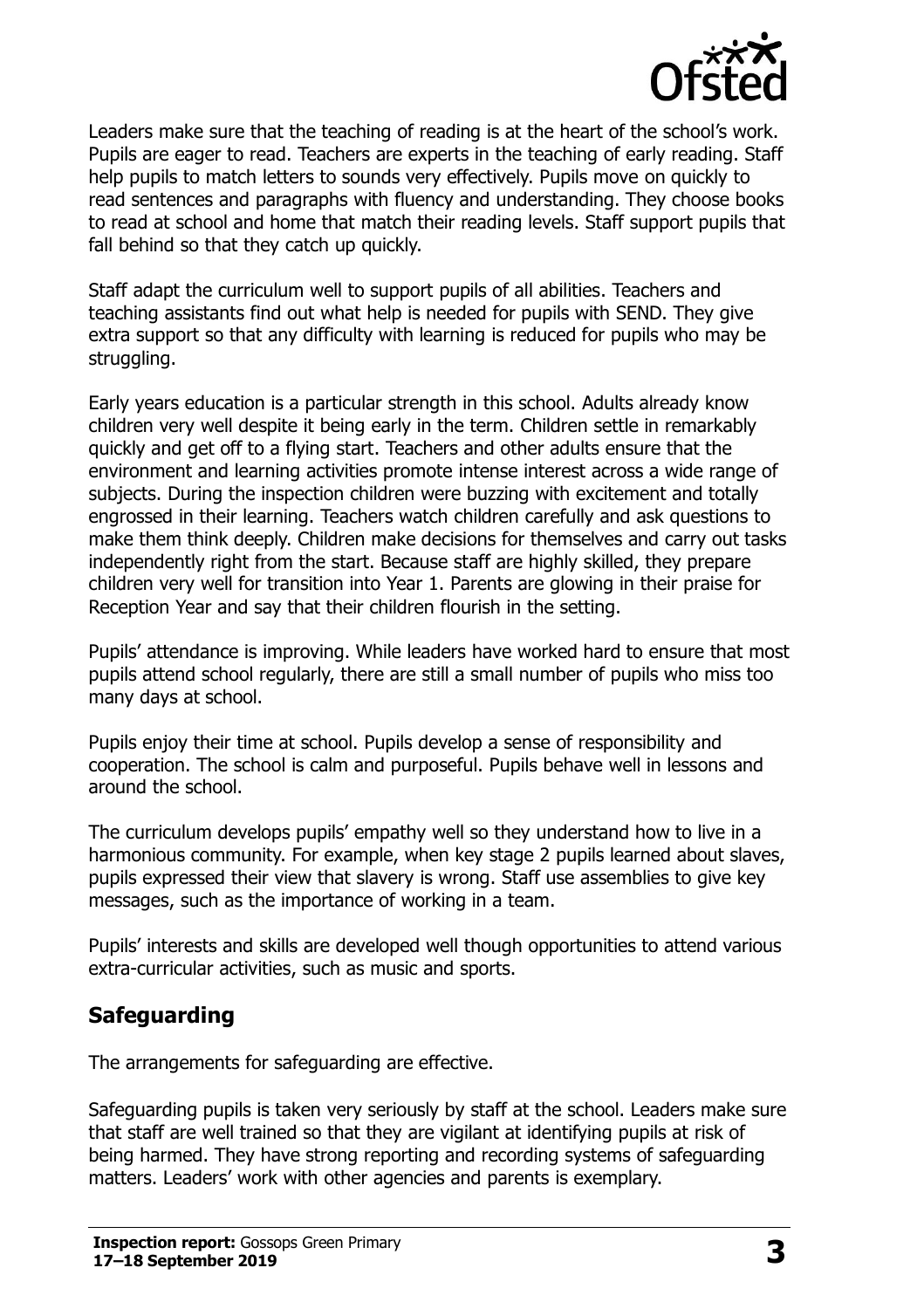

Leaders have ensured that staff have a firm understanding of the dangers of radicalisation and extremism. Staff make sure that pupils understand how to keep safe when online.

# **What does the school need to do to improve?**

# **(Information for the school and appropriate authority)**

- Leaders have developed teachers' understanding well about how long- and medium-term curriculum plans support pupils' learning. Leaders have supplemented existing plans effectively in nearly all subjects. More work is still to do in computing, music and religious education. Leaders should ensure that the last remaining areas of the curriculum to be enhanced are planned and implemented as well as the rest.
- Leaders have improved pupils' attendance recently. However, pupils' attendance remains below the national average for primary schools with similar levels of deprivation. Leaders should continue their strong work to ensure that levels of attendance, especially for pupils who are disadvantaged, are improved further.

### **How can I feed back my views?**

You can use [Ofsted Parent View](http://parentview.ofsted.gov.uk/) to give Ofsted your opinion on your child's school, or to find out what other parents and carers think. We use Ofsted Parent View information when deciding which schools to inspect, when to inspect them and as part of their inspection.

The Department for Education has further quidance on how to complain about a school.

If you're not happy with the inspection or the report, you can [complain to Ofsted.](http://www.gov.uk/complain-ofsted-report)

# **Further information**

You can search for [published performance information](http://www.compare-school-performance.service.gov.uk/) about the school.

In the report, '[disadvantaged pupils](http://www.gov.uk/guidance/pupil-premium-information-for-schools-and-alternative-provision-settings)' refers to those pupils who attract government pupil premium funding: pupils claiming free school meals at any point in the last six years and pupils in care or who left care through adoption or another formal route.

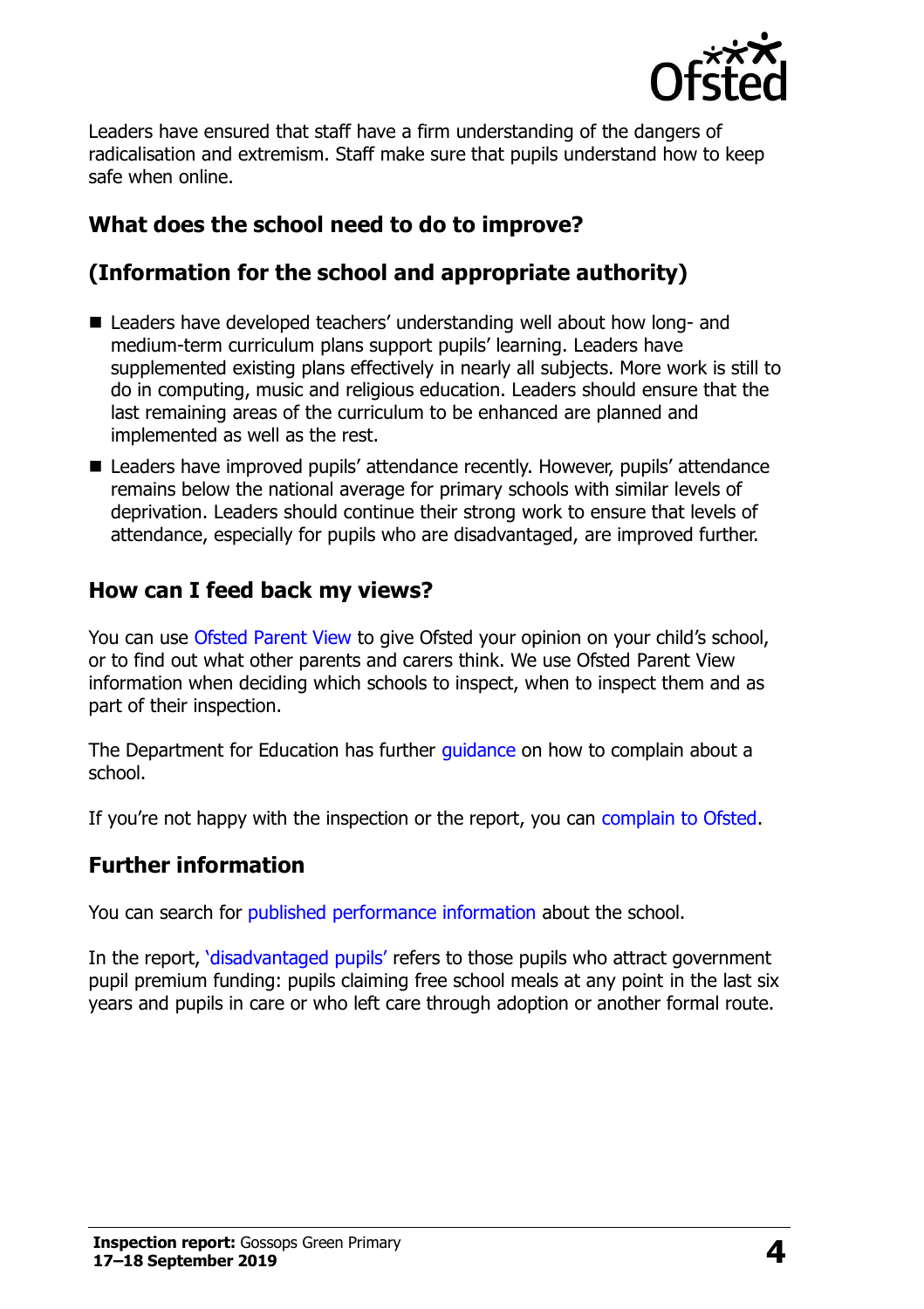

### **School details**

| Unique reference number             | 143635                   |
|-------------------------------------|--------------------------|
| <b>Local authority</b>              | <b>West Sussex</b>       |
| <b>Inspection number</b>            | 10111098                 |
| <b>Type of school</b>               | Primary                  |
| <b>School category</b>              | Academy converter        |
| Age range of pupils                 | 4 to 11                  |
| <b>Gender of pupils</b>             | Mixed                    |
| Number of pupils on the school roll | 570                      |
| <b>Appropriate authority</b>        | Board of trustees        |
| <b>Chair of trust</b>               | Philip Hogan             |
| <b>Principal</b>                    | <b>Trish Farrelly</b>    |
| Website                             | www.gossopsgreen.com/    |
| Date of previous inspection         | Not previously inspected |

# **Information about this school**

- Gossops Green Primary converted to become an academy school on 1 November 2016. When its predecessor school, Gossops Green Community Primary, was last inspected by Ofsted, it was judged to require improvement.
- Gossops Green Primary is part of The Collegiate Trust.
- The headteacher took up her post in April 2018.
- The academy trust delegates responsibility for overseeing aspects of the school to a local governing body.

# **Information about this inspection**

We carried out this inspection under section 5 of the Education Act 2005.

- Inspectors met with trust representatives, governors and leaders of the school.
- Inspectors found out about the school's curriculum, how it is implemented and its impact.
- The subjects considered to provide information about the curriculum were: reading, writing, mathematics, history and technology. After a meeting with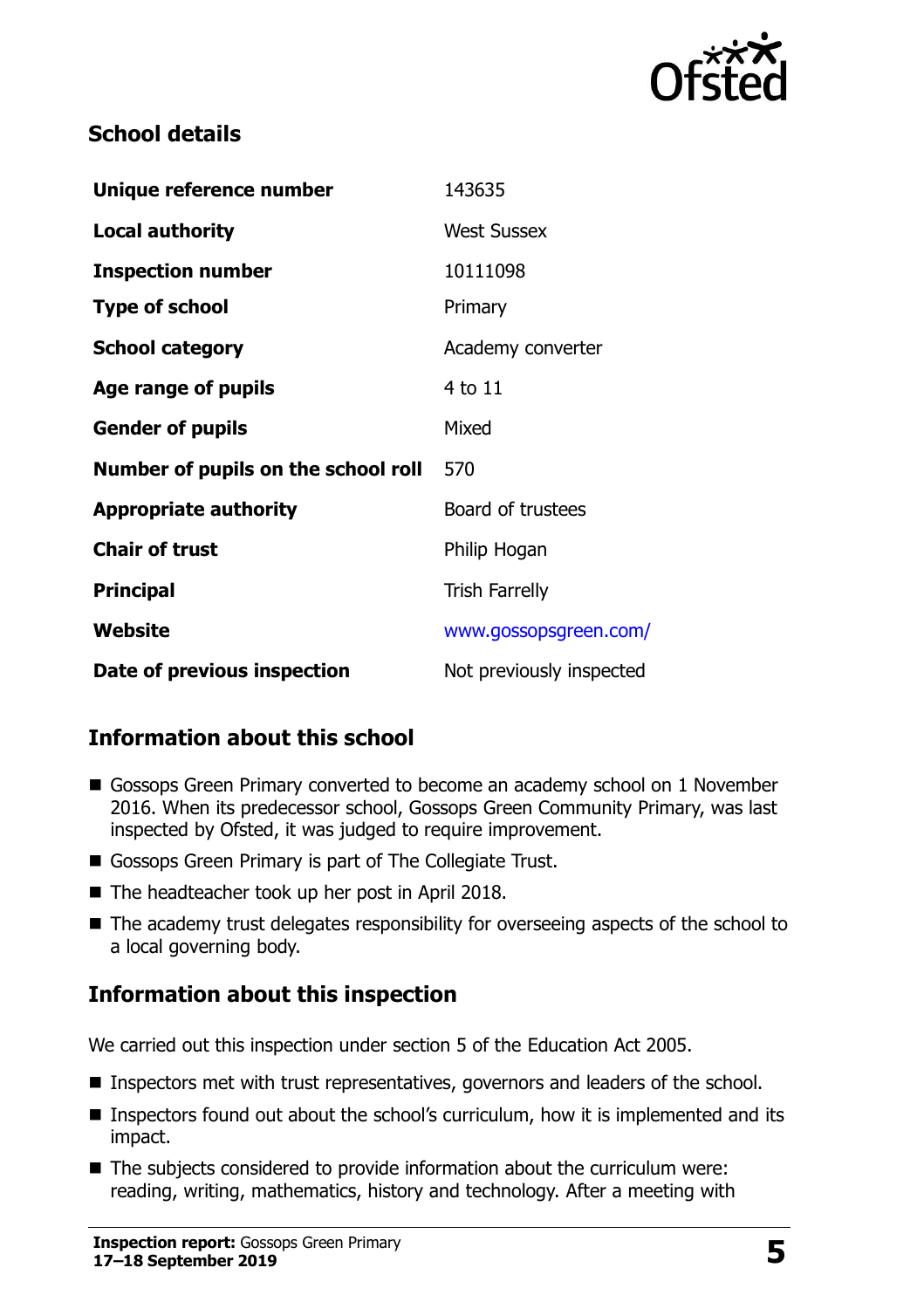

subject leaders, lessons were visited and pupils' work was scrutinised. Meetings were held with pupils and their teachers to discuss pupils' learning.

- Meetings were held with groups of staff, parents and pupils. Inspectors considered the responses from Ofsted's online questionnaires completed by staff, parents and pupils.
- Staff recruitment records and safeguarding documents were checked. The inspectors conducted discussions with teachers and pupils about keeping safe. The lead inspector held a meeting with the school's designated safeguarding lead.
- A range of school documents were scrutinised including action plans and attendance records. Inspectors reviewed the school website.

#### **Inspection team**

| Sue Child, lead inspector | Ofsted Inspector |
|---------------------------|------------------|
| Liz McIntosh              | Ofsted Inspector |
| Kanwaljit Singh           | Ofsted Inspector |